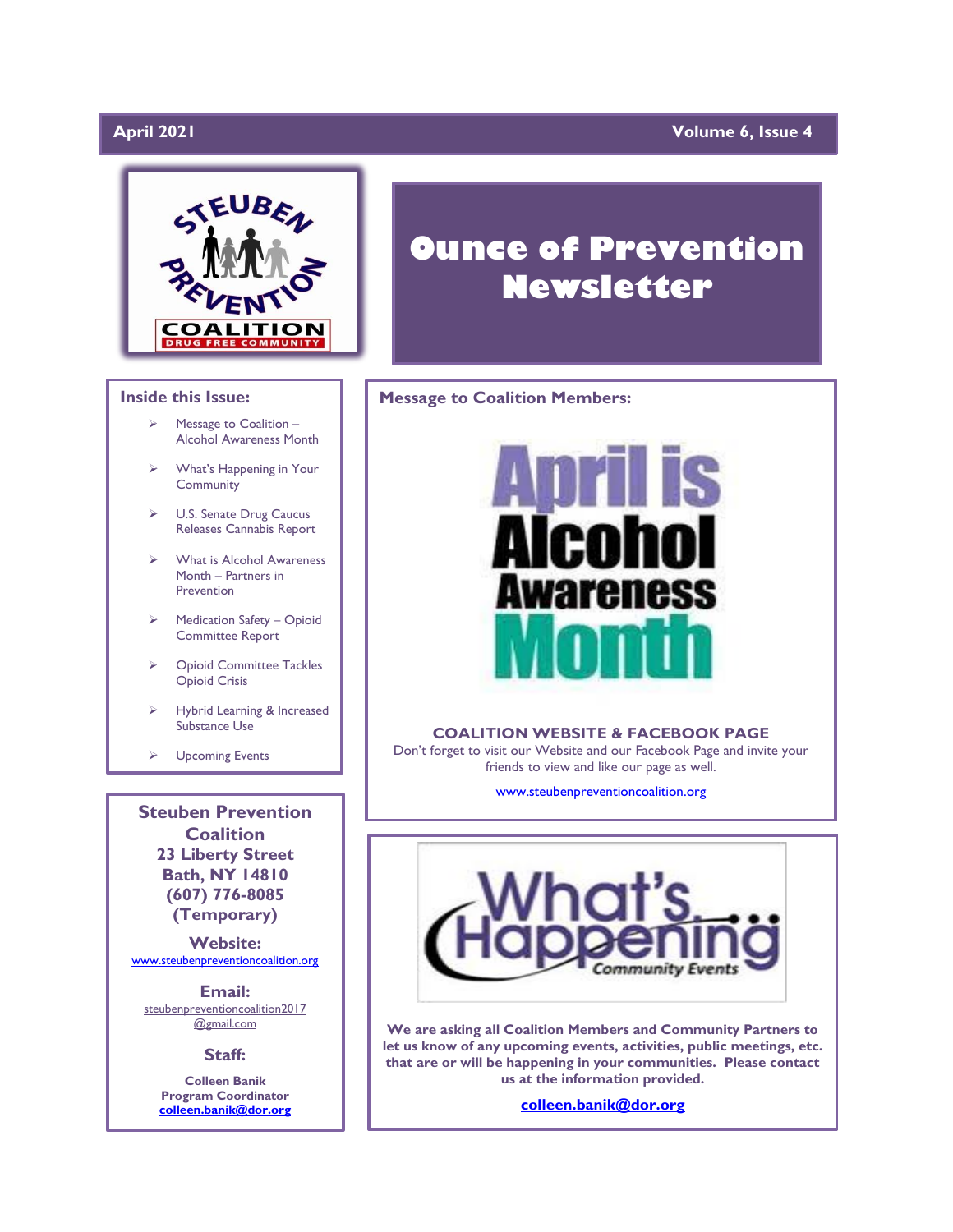## **April 2021 Page 2 Volume 6, Issue 4**

# **U.S. Senate Drug Caucus Releases Cannabis Report**

*CADCA Coalitions Online* March 2021

The U.S. Senate Drug Caucus, led by Senators Dianne Feinstein (D-CA) and John Cornyn (R-TX), has released a new report on cannabis, "Cannabis Policy: Public Health and Safety Issues and Recommendations." The report makes five key recommendations:

- 1. Remove barriers to research
- 2. Study the impact of increasing THC levels
- 3. Study the impact of cannabis on the developing brain
- 4. The Food and Drug Administration (FDA) should continue exercising its enforcement authority regarding unregulated cannabis products
- 5. More effectively detect cannabis-impaired driving

This report is a comprehensive, factbased resource that coalitions can use to advocate on issues surrounding marijuana. The full report can be accessed [here](http://www.mmsend36.com/link.cfm?r=PXFTCIKIY6A9M76tnE-tWQ~~&pe=6cx9eHqwaoCN_MWcMOxHOistSMlTC72-JnP6pDN36-yYtyIsUra5wXpl_1GNxUwIc-fEcKr05p3wuFf1ZZ4IbQ~~&t=gx0nAUT7O6lMqeO9m9OiMg~~).

**For the full report visit the link provided below:**

[https://www.drugcaucus.sen](https://www.drugcaucus.senate.gov/sites/default/files/02%20March%202021%20-%20Cannabis%20Policy%20Report%20-%20Final.pdf) [ate.gov/sites/default/files/02](https://www.drugcaucus.senate.gov/sites/default/files/02%20March%202021%20-%20Cannabis%20Policy%20Report%20-%20Final.pdf) [%20March%202021%20-](https://www.drugcaucus.senate.gov/sites/default/files/02%20March%202021%20-%20Cannabis%20Policy%20Report%20-%20Final.pdf) [%20Cannabis%20Policy%20](https://www.drugcaucus.senate.gov/sites/default/files/02%20March%202021%20-%20Cannabis%20Policy%20Report%20-%20Final.pdf) [Report%20-%20Final.pdf](https://www.drugcaucus.senate.gov/sites/default/files/02%20March%202021%20-%20Cannabis%20Policy%20Report%20-%20Final.pdf)



## **April is Alcohol Awareness Month**

# **What is Alcohol Awareness Month?**

Alcohol Awareness Month is a national public health awareness campaign sponsored by the National Council for Alcoholism and Drug Dependence (NCADD). It takes place every April. Alcohol Awareness Month was developed in order to increase awareness and understanding of the causes and treatment of one of our nation's top public health problems: alcoholism. Established in 1987, alcohol awareness month allows communities to focus on spreading awareness and reducing the stigma associated with alcohol addiction. Observance of this awareness campaign also highlights the need for education on the dangers of unsafe alcohol consumptions.

## **Why is Alcohol Awareness Month Important?**

Alcohol is the most used substance by youth and adults in the United States. According to the National Institute of Health's 2020 Monitoring the Future Survey, 55.3% of high school seniors used alcohol in the past year. Results of the 2019 National Survey on Drug Use and Health (NSDUH), demonstrated that 85.6 percent of people ages 18 or older reported that they drank alcohol at some point in their lifetime; 69.5 percent reported that they drank in the past year; 54.9 percent reported that they drank in the past month. In 2019, 25.8 percent of people ages 18 or older reported that they engaged in binge drinking in the past month; 6.3 percent reported that they engaged in heavy alcohol use in the past month. Alcohol is the third leading cause of preventable death in the United States. About 95,000 Americans die from alcohol-related causes each year.



### **ALCOHOL AWARENESS MONTH**

Alcohol is the most used substance by youth and adults in the United States. According to the Notional Institute of Health's 2020 Monitoring the Falure Survey, 55.3% of high achout seriors used attacholic the past y It is the third leading cause of preventable death in the United States. About 95,000 Americans die from abdivol related causes each year.

**Continers** 

Partners in Prevention

<https://pipnj.org/aam2021/>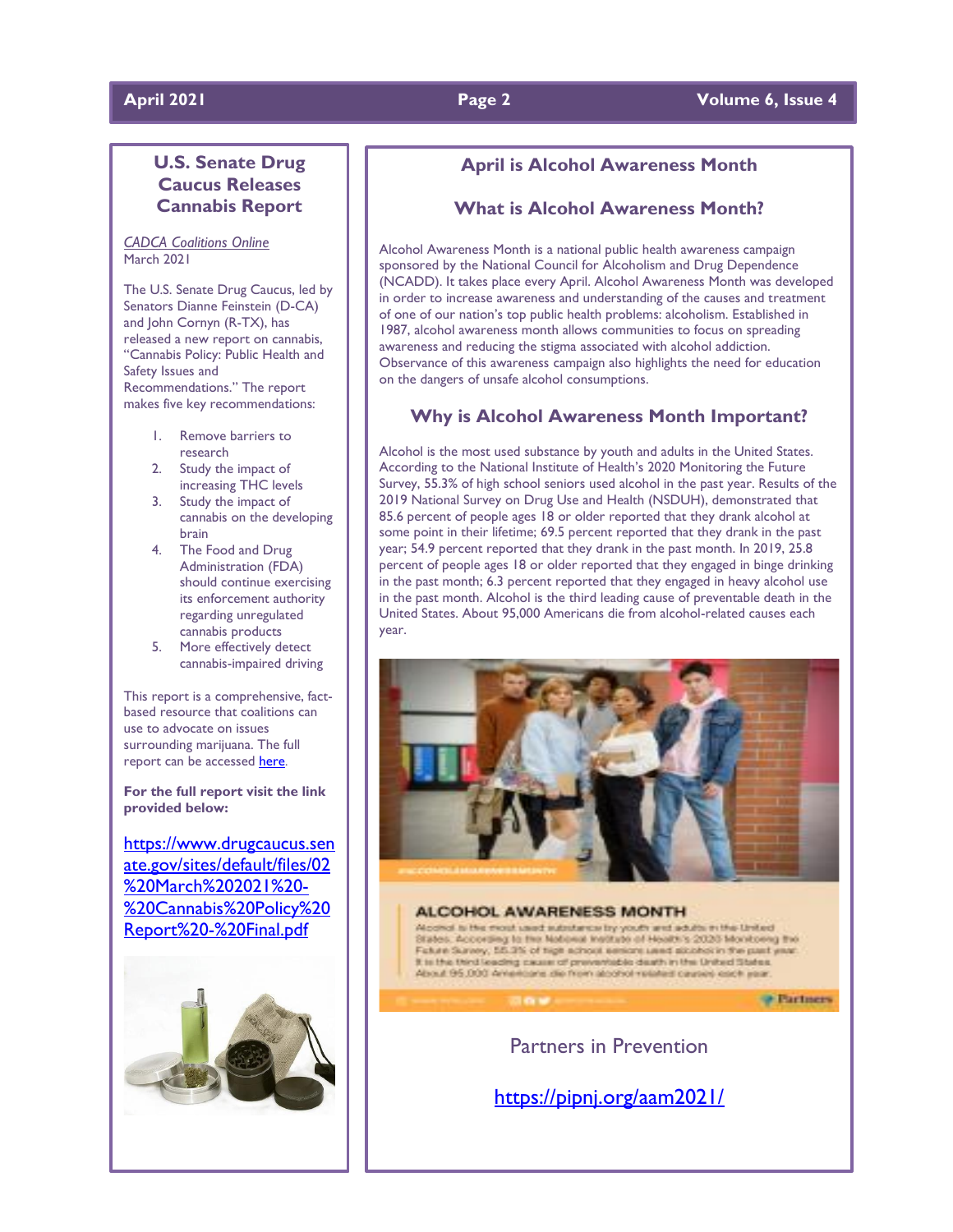### **Medication Safety**

Connie Terry Program Assistant Opioid Committee April 2021

April marks two events intended to encourage people to dispose of unwanted medications safely.

**Friday, April 16th is National Clean Out Your Medicine Cabinet Day**

### **Saturday, April 24th is National Prescription Drug Take Back Day**

The purpose of both days is to provide a safe, convenient, and responsible means to dispose of unwanted medications while educating the people about the potential for abuse.

82% of American adults take at least one prescription medication and 29% take 5 or more. 18 million people in the United States misuse prescription drugs. Half of those people get those drugs from home, relatives, or friends. Removing unwanted meds from the home prevents negative and toxic effects on our environment and it prevents those drugs from getting into the hands of people who shouldn't have them.

Medication disposal packets, like DisposeRx and Deterra are available from local pharmacies and the Steuben Prevention Coalition Opioid Committee. There are many medication drop boxes in Steuben County, as well. You can take unwanted medications to Steuben County Sheriff's Office on April 24th, too. All medications collected that day will be taken to the Rochester DEA Office to be incinerated. Keep your family members and the environment safe by taking 15 minutes to clean out those medicine cabinets. Be sure to assist older family members in this task also!



### **Steuben Prevention Coalition Opioid Committee Holds Successful Community Forum**

BATH – Nine people died in Steuben County last year due to drug overdoses. Two more have died this year, with a third death likely to be drug related.

"I consider drug overdoses to be the No. 1 public safety issue," county Sheriff Jim Allard said during the 7-8 pm virtual community forum Thursday (March 18), sponsored by the Steuben Prevention Coalition Opioid Committee.

Allard said he is deeply concerned drug addictions are likely to gain a stronger foothold in the county, with COVID-19's enforced isolation compounding the problem with children living with addicted parents, the potential for legalizing marijuana and the state's 'bail reform' forcing courts to release those arrested on drug charges.

"We arrested the same person three times in one day on the same (drug) charges," Allard told forum attendees. "But we have a weapon which is this: People will continue to try to beat their addictions if they have hope."

The forum, the first in a series sponsored by the coalition, was designed to spread the word about the services now available for alcoholics and drug users.

Locally, most traditional support group meetings have been dramatically affected by the COVID-19, due to social distancing, and the invaluable tool of face to face gatherings are on hold.

While Zoom and phone conversations may help those looking for support, they lack the personal touch so essential to recovery, said Julie Haar, Steuben County Alcohol and Substance Abuse Services counselor. A veteran, Haar has worked closely with inmates at the county jail in recent years.

Community attitudes may be the most important element in recovery for people who struggle with alcohol and substance abuse, the panel said.

The afflictions are typically viewed by the public as shameful and degrading, and met with fear and contempt, according to coalition Chairman Brandon Beuter, a certified peer advocate for AIM Independent Living Center.

"People think homeless, when they think of addiction," he said. "It's not. It's your doctor, it's the police officer, it's a teacher.

And the stigma, the image of what an addict is stops them from admitting they have a problem."

Haar said alcoholism has been documented to be a disease as real as other diseases.

"The only difference is the symptoms are behavioral and not physical," she said.

For substance abusers, avoiding the overwhelming physical agony of withdrawal becomes central to their lives, she said.

"The problem is people believing they were never valuable or that their value has been destroyed by addiction. The people I see say 'I'm scared, I'm tired," she said.

"They will find themselves doing things they never thought they would do." she said.

**Press Release courtesy of Mary Perham – March 22, 2021**